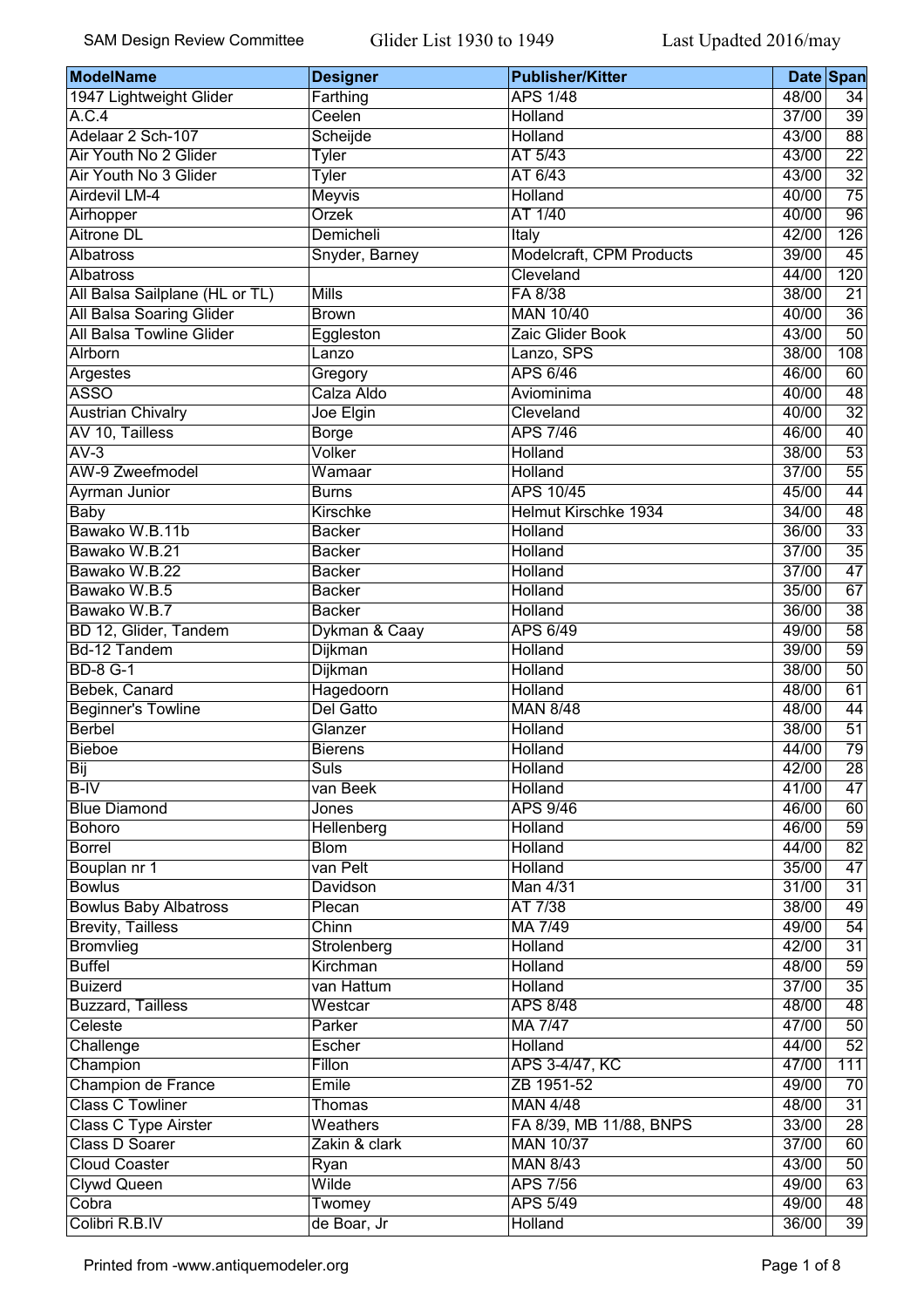| Comet                              |                     | <b>Keil Kraft</b>                   | 49/00 | $\overline{24}$ |
|------------------------------------|---------------------|-------------------------------------|-------|-----------------|
| Condor                             |                     | Ontario                             | 42/00 | 60              |
| Condor                             |                     | Cleveland                           | 49/00 | $\overline{72}$ |
| Condor                             |                     | Cleveland                           | 40/00 | $\overline{84}$ |
| Cosmo                              | <b>Simmers</b>      | Midwest                             | 46/00 | $\overline{48}$ |
| <b>Cracow Mk II</b>                | Temple              | <b>APS 6/47</b>                     | 47/00 | $\overline{72}$ |
| <b>Crowfly, Tailless</b>           | Crow                | <b>APS 7/46</b>                     | 46/00 | $\overline{32}$ |
| $CSA$ !1                           | <b>Frati Stelio</b> | L'Aeromodello                       | 46/00 | $\overline{39}$ |
| Cumuli-Nibu G-9                    | Glanzer             | <b>Holland</b>                      | 37/00 | $\overline{40}$ |
|                                    |                     |                                     |       |                 |
| Cumulus G-12                       | Glanzer             | Holland                             | 37/00 | $\overline{50}$ |
| <b>Cumulus Kruiser RS-IV</b>       | Schliekelmann       | <b>Holland</b>                      | 39/00 | $\overline{47}$ |
| Dabchick Mk II                     | Cameron             | MA 3/45                             | 45/00 | 40              |
| Dactyl, Tailless                   | Holden              | <b>APS 7/49</b>                     | 49/00 | 60              |
| Debutantje                         | van Leeuwen         | Holland                             | 45/00 | $\overline{31}$ |
| Demon                              | Van Hattum          | MA 3/48                             | 48/00 | 62              |
| <b>DG 67</b>                       | Dorio Giulio        | Modellismo 4/87                     | 41/00 | $\overline{39}$ |
| Diana                              |                     | Holland                             | 47/00 | 44              |
| Dido 1A                            | Sutcliffe           | <b>APS 2/46</b>                     | 45/00 | $\overline{35}$ |
| Doffer R.B. XVI                    | de Boer, Jr         | <b>Holland</b>                      | 37/00 |                 |
| Dolphin                            | <b>Holmes</b>       | AW 5/47                             | 47/00 | 36              |
| Doublet, also Rubber               | <b>Baker</b>        | Model Builder's Manual #3           | 42/00 | $\overline{41}$ |
| Dovorian                           | Kettle              | APS 4/49, ZB 1951-52                | 49/00 | $\overline{72}$ |
| <b>Draftee</b>                     | Schott              | <b>AT AN 1943</b>                   | 43/00 | 48              |
| <b>Dragon Fly</b>                  |                     | Wilson                              | 34/00 | $\overline{60}$ |
| <b>Dream Bogey</b>                 | Posner              | <b>APS 8/49</b>                     | 49/00 | $\overline{60}$ |
| <b>Drijvertje</b>                  | van Dijk            | Holland                             | 48/00 | $\overline{63}$ |
| Drop Me A Line                     | <b>Brofman</b>      | AT 11/48                            | 48/00 | $\overline{30}$ |
| Duif R.B.V                         |                     | <b>Holland</b>                      | 36/00 | $\overline{61}$ |
|                                    | de Boer, Jr         |                                     |       |                 |
| <b>Dulcinea</b>                    | Waas                | Holland                             | 41/00 | $\overline{67}$ |
| Dumpie                             | Osbourne            | <b>APS 5/48</b>                     | 48/00 | $\overline{57}$ |
| E1AB-6, (I-Zana)                   | Zanetti Cesare      | Veleggiatori D'epoca Bolognesi 1993 | 42/00 | 67              |
| Eaglet                             | Powell              | <b>MAN 5/44</b>                     | 44/00 | $\overline{30}$ |
| Eaglet                             |                     | Cleveland                           | 40/00 | 48              |
| Edina                              | Wardell             | <b>APS 2/45</b>                     | 45/00 | 28              |
| een staartious zweefmodel          | <b>Alberts</b>      | Holland                             | 35/00 | $\overline{47}$ |
| Elmira                             |                     | APS, NZMAA                          | 43/00 | 62              |
| Emoe                               | Dijkman             | Holland                             | 42/00 | $\overline{71}$ |
| EVA 1(Catapult or TL)              | Zaic, John          | <b>MAN 11/39</b>                    | 39/00 | 36              |
| Evander                            | <b>Murrin</b>       | APS 10/45                           | 45/00 | 66              |
| Firefly                            | Foster              | MA 3/46                             | 46/00 | $\overline{50}$ |
| Flamingo                           | <b>Boeker</b>       | <b>Holland</b>                      | 46/00 | $\overline{63}$ |
| Flamingo                           | van der Klaauw      | Zaic Glider Book pp115, Holland     | 37/00 | $\overline{98}$ |
| Flea                               | <b>McGovern</b>     | <b>MAN 9/48</b>                     | 48/00 | $\overline{72}$ |
| Floater, V Dihedral                | Zaic                | Zaic Glider Book                    | 43/00 | $\overline{72}$ |
| <b>Flying Aces Canard Glider</b>   | Unrath              | FA 8/35                             | 35/00 | $\overline{18}$ |
| <b>Flying Aces Outdoor Contest</b> | Unrath              | FA 1/35                             | 35/00 | $\overline{20}$ |
| <b>Flying Aces Sailplane</b>       | Unrath              | FA 10/34                            | 34/00 | $\overline{35}$ |
| <b>Flying Aces Soaring Glider</b>  | Unrath              | FA 12/33                            | 33/00 | $\overline{24}$ |
| Flying Fox, Catapult Launch        | <b>Daniels</b>      | MM 1941                             | 41/00 | $\overline{22}$ |
| <b>Flying Wing Glider</b>          | Lambros             | Zaic Glider Book                    | 42/00 | $\overline{35}$ |
|                                    |                     |                                     |       |                 |
| FM10 (M10)                         | Biraghi Emilio      | Veleggiator D'Epoca Bolognesi       | 43/00 | $\overline{39}$ |
| Foetsie                            | Aakster             | <b>Holland</b>                      | 48/00 | $\overline{71}$ |
| Ford's Glider FJ9                  | Johnson & Ford      | MA 5/45                             | 45/00 | $\overline{72}$ |
| Fugitive Mk I                      | <b>Butler</b>       | <b>APS 8/47</b>                     | 46/00 | $\overline{50}$ |
| G.H.27b                            | Harris              | <b>APS 1/48</b>                     | 48/00 | $\overline{42}$ |
| <b>GHIBLI</b>                      | Magni Flavio        | Veleggiatori D'epoca Bolognesi 1943 | 43/00 | 114             |
| <b>Gili Hatchet</b>                | Guilimant           | MA 12/48                            | 48/00 | 42              |
| GL 1                               | Gotch               | <b>APS 8/43</b>                     | 43/00 | 60              |
| Glider                             | <b>Barrister</b>    | FM 1/48                             | 48/00 | 48              |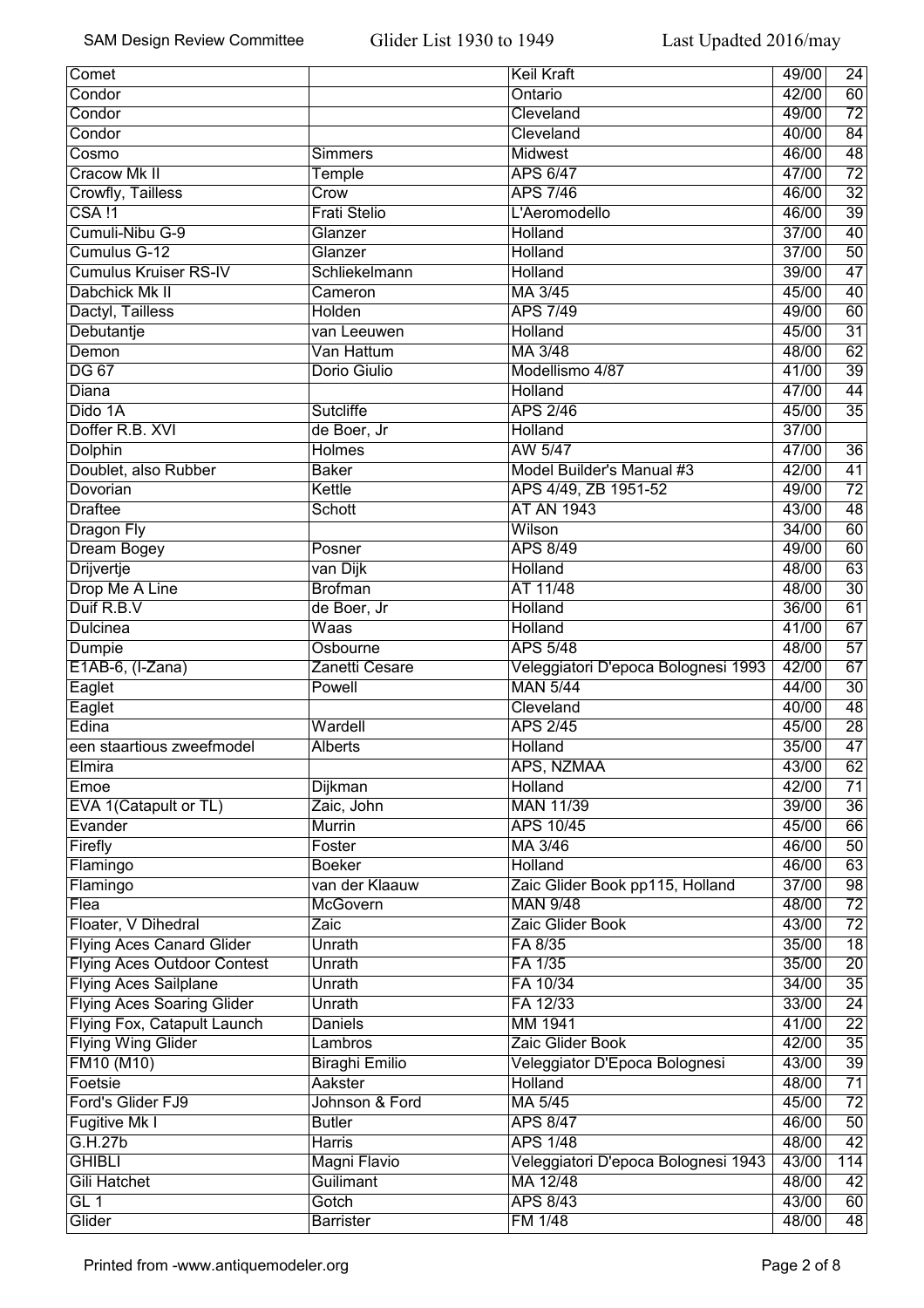| Glider                       | <b>Barrister</b>       | <b>MAN 8/43</b>                      | 43/00 | 50               |
|------------------------------|------------------------|--------------------------------------|-------|------------------|
| Glider                       | <b>Hintz</b>           | ZB 1951-52                           | 49/00 | 94               |
| Glider                       | Istvan                 | ZB 1951-52                           | 49/00 | $\overline{70}$  |
| Glider                       | <b>Scotty Murray</b>   | Zaic Glider Book                     | 39/00 | $\overline{32}$  |
| Glider                       | <b>Stothers</b>        | Zaic Glider Book                     | 43/00 | 64               |
| Glider                       | Van Hattum             | Zaic Glider Book                     | 43/00 | 44               |
| Glider                       | Weathers               | ZB 1938, Zaic Glider Book            | 38/00 | $\overline{30}$  |
| Glider                       | Weathers               | <b>AMA</b>                           | 33/00 | 60               |
| Glider                       | Zaic                   | <b>PS 8/38</b>                       | 38/00 | $\overline{33}$  |
| Glider, 1931 Rhon Winner     | Gentsch                | Zaic Glider Book, pp117              | 31/00 | 86               |
| Glider, Alt Tan              | Scipioni               | Zaic Glider Book, pp113              | 43/00 | $\overline{133}$ |
| Glider, AP 13                | Piattelli              | Zaic Glider Book                     | 43/00 | $\overline{98}$  |
| Glider, AP 6                 |                        | <b>APS 1/39</b>                      | 38/00 | $\overline{76}$  |
| Glider, Cape Towner          | Johl                   | Zaic Glider Book, pp121              | 43/00 | $\overline{72}$  |
| Glider, Condor               | Farr                   | Zaic Glider Book, pp120              | 43/00 | 90               |
| Glider, Don Quichte          | Napjus                 | Zaic Glider Book, pp118              | 43/00 | $\overline{76}$  |
| Glider, Ganyaede Mk 3        | Young                  | <b>APS 9/43</b>                      | 43/00 | 74               |
| Glider, Lightweight          | Farthing               | <b>APS 9/43</b>                      | 43/00 | 40               |
| Glider, MR 23                | Rodorigi               | Zaic Glider Book, pp114              | 43/00 | $\overline{125}$ |
| Glider, NZ Record            |                        | ZB 1951-52                           | 47/00 | $\overline{72}$  |
|                              | Grey<br>Van Der Kloauw | Zaic Glider Book                     | 43/00 | 100              |
| Glider, Planeur Flamingo     |                        |                                      |       |                  |
| Glider, S.I.R. 20            | Rino                   | Zaic Glider Book                     | 43/00 | 140              |
| Glider, SATT                 | Ittilani               | Zaic Glider Book                     | 43/00 | 138              |
| Glider, Sheet Balsa          | <b>Elliott</b>         | Zaic Glider Book                     | 43/00 | $\overline{32}$  |
| Glider, Slope Soaring        | Everett                | ZB 1938                              | 38/00 | 66               |
| Glider, Strijkplank, Plank   | Van Teunenbroek        | <b>APS 12/49</b>                     | 49/00 | 60               |
| Glider, Waleggiatore AC 23   | Calza                  | Zaic Glider Book                     | 43/00 | $\overline{75}$  |
| Glider, Walthew MK III       | Scott                  | <b>APS 12/49</b>                     | 49/00 | $\overline{29}$  |
| Glider, Zweemodel Vampier I  | Van Hattum             | Zaic Glider Book                     | 43/00 | $\overline{34}$  |
| <b>Gliding Saucer</b>        | Holmes                 | AT 7/48                              | 48/00 | $\overline{17}$  |
| Go-Hi Mk IV                  | Christianson           | MA 2/47                              | 46/00 | $\overline{30}$  |
| <b>Golden Cloud</b>          |                        | <b>NZMAA</b>                         | 48/00 | 130              |
| Graspieper                   | <b>Misset</b>          | Holland                              | 43/00 | 74               |
| Gremlin                      | Model craft            | Easy-Built G-3                       | 42/00 | 40               |
| <b>Gull Sailplane</b>        | Evans                  | <b>MAC 5/37</b>                      | 37/00 | $\overline{51}$  |
| Gullivaire                   | Shurman                | AW5/45                               | 45/00 | 47               |
| Hangwind                     | Emmis                  | <b>APS 9/45</b>                      | 45/00 | $\overline{20}$  |
| <b>Hardwood Glider</b>       | Ehling                 | <b>MAN 12/43</b>                     | 43/00 | 38               |
| <b>Havik</b>                 | de Boer, Jr            | Holland                              | 36/00 |                  |
| Havik Sch-9                  | Scheijde               | Holland                              | 38/00 | 48               |
| <b>Hawk</b>                  | Trevett                | <b>APS 7/38</b>                      | 38/00 | $\overline{28}$  |
| Heksenkater                  | <b>Boeker</b>          | <b>Holland</b>                       | 44/00 | 63               |
| Heron                        | Galloway               | <b>APS 7/45</b>                      | 45/00 | 60               |
| <b>Het Kuiken</b>            | van Ort                | <b>Holland</b>                       | 37/00 | $\overline{43}$  |
| <b>Highliner</b>             | Foster                 | ZB 1953                              | 48/00 | 64               |
| Hi-Rider                     | Maresca                | Aviation Adventures & Model Building | 46/00 | $\overline{46}$  |
| <b>Hobby</b>                 | van Woerden            | <b>Holland</b>                       | 41/00 | 79               |
| <b>Hobby Club Cruiser 64</b> | Padding                | <b>Holland</b>                       | 48/00 | $\overline{59}$  |
| Hobby JR-62                  | Robert                 | <b>Holland</b>                       | 49/00 | $\overline{59}$  |
| Hollander                    | <b>Kicks</b>           | <b>Holland</b>                       | 45/00 | $\overline{72}$  |
| Hompie, Tailless             | Ponjee                 | Holland                              | 46/00 | $\overline{79}$  |
| Hooker                       | Klein                  | <b>MAN 12/46</b>                     | 46/00 | $\overline{36}$  |
| <b>Hooker</b>                | Klein                  | Flying World 1/48                    | 48/00 | 48               |
| <b>Hot Shot</b>              | Holloway               | <b>MAN 1/48</b>                      | 48/00 | 60               |
| Igo                          | Harris                 | <b>APS 1/45</b>                      | 44/00 | 78               |
| Imperial                     |                        | Scientific                           | 44/00 | $\overline{72}$  |
| Invader                      |                        | Kiel Kraft, NZMAA                    | 46/00 | 40               |
| Invicta                      | Woollett               | <b>APS 10/47</b>                     | 47/00 | 50               |
| <b>Iolanthe II</b>           | <b>Braun</b>           | <b>APS 7/48</b>                      | 48/00 | $\overline{72}$  |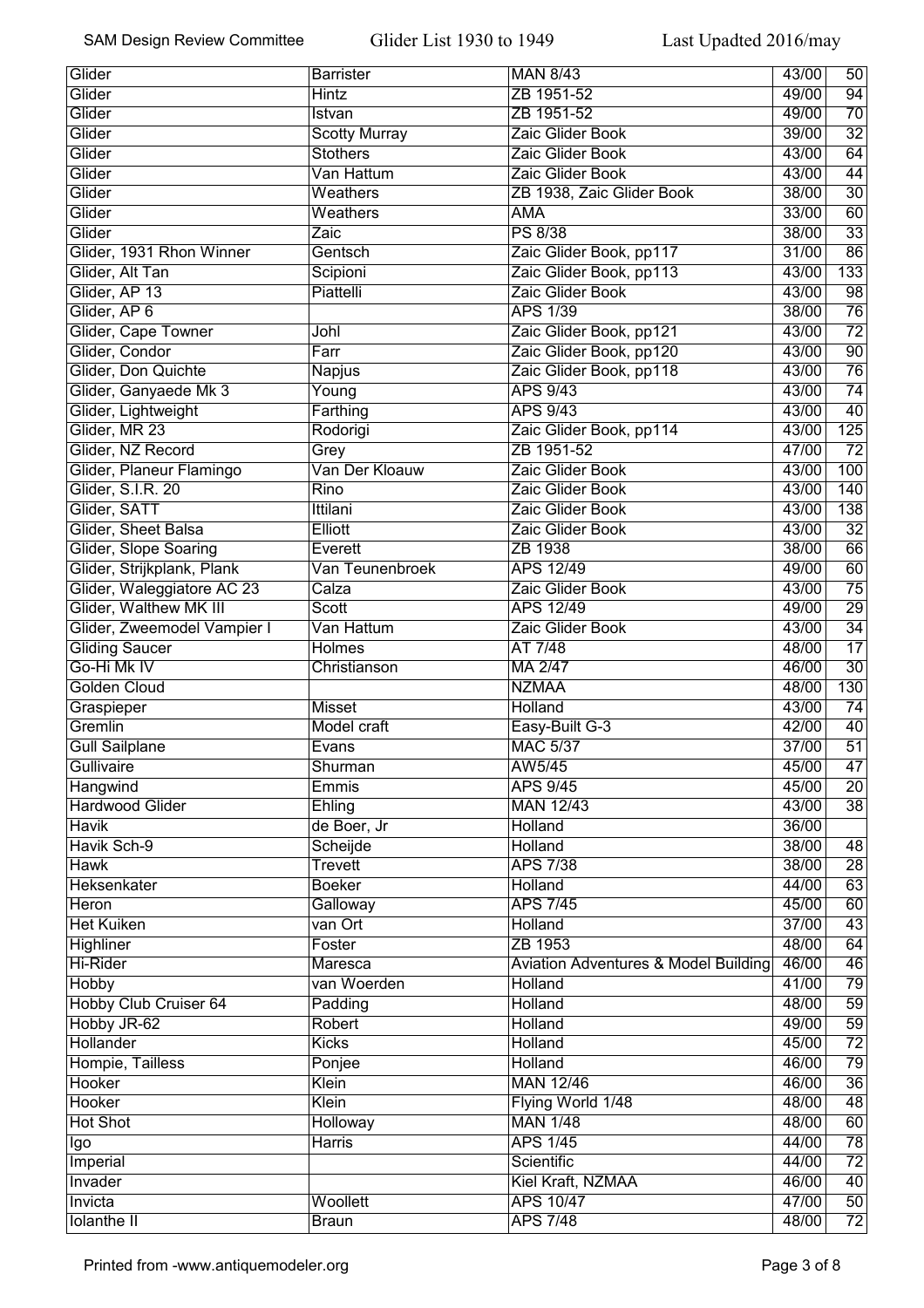| $\overline{50}$<br><b>Ivory Gull</b><br><b>NZMAA</b><br>43/00<br>$\overline{55}$<br>Jeep<br><b>Beenker</b><br><b>Holland</b><br>47/00<br>$\overline{97}$<br><b>Jersey Albatross</b><br>AT 10/42<br>42/00<br><b>MacNally</b><br>$\overline{36}$<br><b>Jersey Skeeter</b><br><b>Smith</b><br><b>MAN 8/44</b><br>44/00<br>$\overline{72}$<br><b>APS 3/49</b><br>49/00<br>Jinx<br><b>Marcus</b><br>$\overline{46}$<br>Judy<br>MA 6/45<br>45/00<br>Gosling<br>$\overline{0}$<br>Junior Aviator Fighting RussL<br>43/00<br>Scripps Howard San Fran News 1943<br><b>Junior Aviator Four Foot Gilder</b><br>Scripps Howard San Fran News 1943<br>43/00<br>$\overline{0}$<br>Scripps Howard San Fran News 1943<br>$\overline{0}$<br><b>Junior Aviator German Glider</b><br>43/00<br>Scripps Howard San Fran News 1943<br>$\overline{0}$<br>Junior Aviator Good Gilder<br>43/00<br>$\overline{34}$<br>FM 6/49<br>Jupiter<br><b>Del Gatto</b><br>49/00<br>$\overline{72}$<br>K-21 Maasvogel<br>de Kat<br>Holland<br>46/00<br>$\overline{74}$<br>Kane<br>Cizek (Poland 3/48)<br>48/00<br><b>AMA</b><br>130<br>Karu<br>Ruder<br>43/00<br>Holland<br>Kiekendief<br>$\overline{71}$<br>Schmidt<br>Holland<br>42/00<br><b>MAN 1/49</b><br>44.5<br>Kilroy is here<br><b>Bedish</b><br>49/00<br>Klym-An-Sor<br><b>MAN 1/40 Ad</b><br>39/00<br>Kraai 2<br><b>Holland</b><br>45/00<br>Veenstra<br>54<br>Kraai HV-30<br>56<br>Veenstra<br>Holland<br>40/00<br>$\overline{59}$<br>Kwak<br>Holland<br>44/00<br>Zonneveid<br>Kwakbol B-3<br>62<br>Holland<br>38/00<br>Steyn<br>APS, NZMAA<br>$\overline{48}$<br>Leander<br>42/00<br>$\overline{40}$<br><b>APS 9/43</b><br>Lightweight Gilder<br>Farthing<br>43/00<br>$\overline{36}$<br><b>Lightweight Glider</b><br><b>APS 12/45</b><br>45/00<br>Farthing<br>$\overline{34}$<br>Lightweight glider<br><b>NZMAA</b><br>47/00<br>29<br><b>Lost Lumber</b><br><b>MAN 10/47</b><br>Carlson<br>47/00<br>$\overline{50}$<br>Lulu<br><b>APS 11/49</b><br><b>Barker</b><br>49/00<br><b>Maaskruiser ALP-27</b><br>$\overline{52}$<br>Holland<br>46/00<br>Ponjee<br>Manta<br>Plecan<br><b>MAN 8/45</b><br>45/00<br>49<br>80<br>Marcouf J.V.M. 327<br>Holland<br>39/00<br>van Melick<br>$\overline{90}$<br>de Neef<br>43/00<br>Meerkoett<br>Holland<br>59<br>Kulmer<br>Meeuw<br>Holland<br>36/00<br>60<br>APS 10/46<br>Mercury<br>Young<br>46/00<br>$\overline{80}$<br>Minamoa II<br><b>APS 4/48</b><br>48/00<br>Slack<br><b>Mini Thermalist</b><br><b>NZMAA</b><br>48/00<br>60<br>50<br><b>Keil Kraft</b><br>46/00<br>Minimowa<br><b>Missing Link</b><br><b>MAN 9/42</b><br>42/00<br>49<br><b>Brown</b><br>$\overline{37}$<br><b>Suls</b><br>Holland<br>43/00<br>Mixy 2<br><b>Moby Dick</b><br><b>APS 1/49</b><br>84<br><b>Smith</b><br>49/00<br>Model Engineer Cup 1946<br>$\overline{48}$<br>Flying Model Design & Constructor<br>46/00<br>$\overline{50}$<br>Monocoque Sailplane<br>AT 7/37<br>37/00<br>Light<br>$\overline{83}$<br>46/00<br><b>Holland</b><br>Monty<br>46/00<br>$\overline{29}$<br><b>Musch</b><br><b>Holland</b><br>41/00<br>Magrijn<br>$\overline{36}$<br>Muskoka Soarer<br><b>Model Craft</b><br>Easy-Built G-5<br>42/00<br>$\overline{56}$<br><b>Nationals Towline Winner</b><br>Korda<br>Bill Winters Plan Book, JOR, BH<br>46/00<br><b>Night Hawk</b><br>Ehling<br><b>MAN 5/45</b><br>45/00<br>90.5<br>MC 8/42<br><b>Night Hawk</b><br><b>Brofman</b><br>42/00<br>28<br>$\overline{96}$<br><b>Nimbus</b><br><b>APS 11/48</b><br>Norman<br>48/00<br>Nomad<br>Porter<br>MA 10/46<br>46<br>46/00<br>AD<br>40<br><b>Nuppe</b><br>38/00<br>Lundberg<br>$\overline{O.K.}$<br>59<br>Storm<br>Holland<br>47/00<br>Old Nog<br><b>APS 1/46</b><br>$\overline{90}$<br>Norman<br>46/00<br>Ooievar<br>Holland<br>$\overline{47}$<br><b>Boeker</b><br>48/00<br>57<br>MA 9/47<br>47/00<br>Oreon<br>Molbach | Irene, V-Tail |          | Holland | 45/00 | 47              |
|--------------------------------------------------------------------------------------------------------------------------------------------------------------------------------------------------------------------------------------------------------------------------------------------------------------------------------------------------------------------------------------------------------------------------------------------------------------------------------------------------------------------------------------------------------------------------------------------------------------------------------------------------------------------------------------------------------------------------------------------------------------------------------------------------------------------------------------------------------------------------------------------------------------------------------------------------------------------------------------------------------------------------------------------------------------------------------------------------------------------------------------------------------------------------------------------------------------------------------------------------------------------------------------------------------------------------------------------------------------------------------------------------------------------------------------------------------------------------------------------------------------------------------------------------------------------------------------------------------------------------------------------------------------------------------------------------------------------------------------------------------------------------------------------------------------------------------------------------------------------------------------------------------------------------------------------------------------------------------------------------------------------------------------------------------------------------------------------------------------------------------------------------------------------------------------------------------------------------------------------------------------------------------------------------------------------------------------------------------------------------------------------------------------------------------------------------------------------------------------------------------------------------------------------------------------------------------------------------------------------------------------------------------------------------------------------------------------------------------------------------------------------------------------------------------------------------------------------------------------------------------------------------------------------------------------------------------------------------------------------------------------------------------------------------------------------------------------------------------------------------------------------------------------------------------------------------------------------------------------------------------------------------------------------------------------------------------------------------------------------------------------------------------------------------------------------------------------------------------------------------------------------------------------------------------------------------------------------------------------------------------------------------------------------------------------------------------------------------------------------------------------------------------------------------------------------------------------|---------------|----------|---------|-------|-----------------|
|                                                                                                                                                                                                                                                                                                                                                                                                                                                                                                                                                                                                                                                                                                                                                                                                                                                                                                                                                                                                                                                                                                                                                                                                                                                                                                                                                                                                                                                                                                                                                                                                                                                                                                                                                                                                                                                                                                                                                                                                                                                                                                                                                                                                                                                                                                                                                                                                                                                                                                                                                                                                                                                                                                                                                                                                                                                                                                                                                                                                                                                                                                                                                                                                                                                                                                                                                                                                                                                                                                                                                                                                                                                                                                                                                                                                                                      |               |          |         |       |                 |
|                                                                                                                                                                                                                                                                                                                                                                                                                                                                                                                                                                                                                                                                                                                                                                                                                                                                                                                                                                                                                                                                                                                                                                                                                                                                                                                                                                                                                                                                                                                                                                                                                                                                                                                                                                                                                                                                                                                                                                                                                                                                                                                                                                                                                                                                                                                                                                                                                                                                                                                                                                                                                                                                                                                                                                                                                                                                                                                                                                                                                                                                                                                                                                                                                                                                                                                                                                                                                                                                                                                                                                                                                                                                                                                                                                                                                                      |               |          |         |       |                 |
|                                                                                                                                                                                                                                                                                                                                                                                                                                                                                                                                                                                                                                                                                                                                                                                                                                                                                                                                                                                                                                                                                                                                                                                                                                                                                                                                                                                                                                                                                                                                                                                                                                                                                                                                                                                                                                                                                                                                                                                                                                                                                                                                                                                                                                                                                                                                                                                                                                                                                                                                                                                                                                                                                                                                                                                                                                                                                                                                                                                                                                                                                                                                                                                                                                                                                                                                                                                                                                                                                                                                                                                                                                                                                                                                                                                                                                      |               |          |         |       |                 |
|                                                                                                                                                                                                                                                                                                                                                                                                                                                                                                                                                                                                                                                                                                                                                                                                                                                                                                                                                                                                                                                                                                                                                                                                                                                                                                                                                                                                                                                                                                                                                                                                                                                                                                                                                                                                                                                                                                                                                                                                                                                                                                                                                                                                                                                                                                                                                                                                                                                                                                                                                                                                                                                                                                                                                                                                                                                                                                                                                                                                                                                                                                                                                                                                                                                                                                                                                                                                                                                                                                                                                                                                                                                                                                                                                                                                                                      |               |          |         |       |                 |
|                                                                                                                                                                                                                                                                                                                                                                                                                                                                                                                                                                                                                                                                                                                                                                                                                                                                                                                                                                                                                                                                                                                                                                                                                                                                                                                                                                                                                                                                                                                                                                                                                                                                                                                                                                                                                                                                                                                                                                                                                                                                                                                                                                                                                                                                                                                                                                                                                                                                                                                                                                                                                                                                                                                                                                                                                                                                                                                                                                                                                                                                                                                                                                                                                                                                                                                                                                                                                                                                                                                                                                                                                                                                                                                                                                                                                                      |               |          |         |       |                 |
|                                                                                                                                                                                                                                                                                                                                                                                                                                                                                                                                                                                                                                                                                                                                                                                                                                                                                                                                                                                                                                                                                                                                                                                                                                                                                                                                                                                                                                                                                                                                                                                                                                                                                                                                                                                                                                                                                                                                                                                                                                                                                                                                                                                                                                                                                                                                                                                                                                                                                                                                                                                                                                                                                                                                                                                                                                                                                                                                                                                                                                                                                                                                                                                                                                                                                                                                                                                                                                                                                                                                                                                                                                                                                                                                                                                                                                      |               |          |         |       |                 |
|                                                                                                                                                                                                                                                                                                                                                                                                                                                                                                                                                                                                                                                                                                                                                                                                                                                                                                                                                                                                                                                                                                                                                                                                                                                                                                                                                                                                                                                                                                                                                                                                                                                                                                                                                                                                                                                                                                                                                                                                                                                                                                                                                                                                                                                                                                                                                                                                                                                                                                                                                                                                                                                                                                                                                                                                                                                                                                                                                                                                                                                                                                                                                                                                                                                                                                                                                                                                                                                                                                                                                                                                                                                                                                                                                                                                                                      |               |          |         |       |                 |
|                                                                                                                                                                                                                                                                                                                                                                                                                                                                                                                                                                                                                                                                                                                                                                                                                                                                                                                                                                                                                                                                                                                                                                                                                                                                                                                                                                                                                                                                                                                                                                                                                                                                                                                                                                                                                                                                                                                                                                                                                                                                                                                                                                                                                                                                                                                                                                                                                                                                                                                                                                                                                                                                                                                                                                                                                                                                                                                                                                                                                                                                                                                                                                                                                                                                                                                                                                                                                                                                                                                                                                                                                                                                                                                                                                                                                                      |               |          |         |       |                 |
|                                                                                                                                                                                                                                                                                                                                                                                                                                                                                                                                                                                                                                                                                                                                                                                                                                                                                                                                                                                                                                                                                                                                                                                                                                                                                                                                                                                                                                                                                                                                                                                                                                                                                                                                                                                                                                                                                                                                                                                                                                                                                                                                                                                                                                                                                                                                                                                                                                                                                                                                                                                                                                                                                                                                                                                                                                                                                                                                                                                                                                                                                                                                                                                                                                                                                                                                                                                                                                                                                                                                                                                                                                                                                                                                                                                                                                      |               |          |         |       |                 |
|                                                                                                                                                                                                                                                                                                                                                                                                                                                                                                                                                                                                                                                                                                                                                                                                                                                                                                                                                                                                                                                                                                                                                                                                                                                                                                                                                                                                                                                                                                                                                                                                                                                                                                                                                                                                                                                                                                                                                                                                                                                                                                                                                                                                                                                                                                                                                                                                                                                                                                                                                                                                                                                                                                                                                                                                                                                                                                                                                                                                                                                                                                                                                                                                                                                                                                                                                                                                                                                                                                                                                                                                                                                                                                                                                                                                                                      |               |          |         |       |                 |
|                                                                                                                                                                                                                                                                                                                                                                                                                                                                                                                                                                                                                                                                                                                                                                                                                                                                                                                                                                                                                                                                                                                                                                                                                                                                                                                                                                                                                                                                                                                                                                                                                                                                                                                                                                                                                                                                                                                                                                                                                                                                                                                                                                                                                                                                                                                                                                                                                                                                                                                                                                                                                                                                                                                                                                                                                                                                                                                                                                                                                                                                                                                                                                                                                                                                                                                                                                                                                                                                                                                                                                                                                                                                                                                                                                                                                                      |               |          |         |       |                 |
|                                                                                                                                                                                                                                                                                                                                                                                                                                                                                                                                                                                                                                                                                                                                                                                                                                                                                                                                                                                                                                                                                                                                                                                                                                                                                                                                                                                                                                                                                                                                                                                                                                                                                                                                                                                                                                                                                                                                                                                                                                                                                                                                                                                                                                                                                                                                                                                                                                                                                                                                                                                                                                                                                                                                                                                                                                                                                                                                                                                                                                                                                                                                                                                                                                                                                                                                                                                                                                                                                                                                                                                                                                                                                                                                                                                                                                      |               |          |         |       |                 |
|                                                                                                                                                                                                                                                                                                                                                                                                                                                                                                                                                                                                                                                                                                                                                                                                                                                                                                                                                                                                                                                                                                                                                                                                                                                                                                                                                                                                                                                                                                                                                                                                                                                                                                                                                                                                                                                                                                                                                                                                                                                                                                                                                                                                                                                                                                                                                                                                                                                                                                                                                                                                                                                                                                                                                                                                                                                                                                                                                                                                                                                                                                                                                                                                                                                                                                                                                                                                                                                                                                                                                                                                                                                                                                                                                                                                                                      |               |          |         |       |                 |
|                                                                                                                                                                                                                                                                                                                                                                                                                                                                                                                                                                                                                                                                                                                                                                                                                                                                                                                                                                                                                                                                                                                                                                                                                                                                                                                                                                                                                                                                                                                                                                                                                                                                                                                                                                                                                                                                                                                                                                                                                                                                                                                                                                                                                                                                                                                                                                                                                                                                                                                                                                                                                                                                                                                                                                                                                                                                                                                                                                                                                                                                                                                                                                                                                                                                                                                                                                                                                                                                                                                                                                                                                                                                                                                                                                                                                                      |               |          |         |       |                 |
|                                                                                                                                                                                                                                                                                                                                                                                                                                                                                                                                                                                                                                                                                                                                                                                                                                                                                                                                                                                                                                                                                                                                                                                                                                                                                                                                                                                                                                                                                                                                                                                                                                                                                                                                                                                                                                                                                                                                                                                                                                                                                                                                                                                                                                                                                                                                                                                                                                                                                                                                                                                                                                                                                                                                                                                                                                                                                                                                                                                                                                                                                                                                                                                                                                                                                                                                                                                                                                                                                                                                                                                                                                                                                                                                                                                                                                      |               |          |         |       |                 |
|                                                                                                                                                                                                                                                                                                                                                                                                                                                                                                                                                                                                                                                                                                                                                                                                                                                                                                                                                                                                                                                                                                                                                                                                                                                                                                                                                                                                                                                                                                                                                                                                                                                                                                                                                                                                                                                                                                                                                                                                                                                                                                                                                                                                                                                                                                                                                                                                                                                                                                                                                                                                                                                                                                                                                                                                                                                                                                                                                                                                                                                                                                                                                                                                                                                                                                                                                                                                                                                                                                                                                                                                                                                                                                                                                                                                                                      |               |          |         |       |                 |
|                                                                                                                                                                                                                                                                                                                                                                                                                                                                                                                                                                                                                                                                                                                                                                                                                                                                                                                                                                                                                                                                                                                                                                                                                                                                                                                                                                                                                                                                                                                                                                                                                                                                                                                                                                                                                                                                                                                                                                                                                                                                                                                                                                                                                                                                                                                                                                                                                                                                                                                                                                                                                                                                                                                                                                                                                                                                                                                                                                                                                                                                                                                                                                                                                                                                                                                                                                                                                                                                                                                                                                                                                                                                                                                                                                                                                                      |               |          |         |       |                 |
|                                                                                                                                                                                                                                                                                                                                                                                                                                                                                                                                                                                                                                                                                                                                                                                                                                                                                                                                                                                                                                                                                                                                                                                                                                                                                                                                                                                                                                                                                                                                                                                                                                                                                                                                                                                                                                                                                                                                                                                                                                                                                                                                                                                                                                                                                                                                                                                                                                                                                                                                                                                                                                                                                                                                                                                                                                                                                                                                                                                                                                                                                                                                                                                                                                                                                                                                                                                                                                                                                                                                                                                                                                                                                                                                                                                                                                      |               |          |         |       |                 |
|                                                                                                                                                                                                                                                                                                                                                                                                                                                                                                                                                                                                                                                                                                                                                                                                                                                                                                                                                                                                                                                                                                                                                                                                                                                                                                                                                                                                                                                                                                                                                                                                                                                                                                                                                                                                                                                                                                                                                                                                                                                                                                                                                                                                                                                                                                                                                                                                                                                                                                                                                                                                                                                                                                                                                                                                                                                                                                                                                                                                                                                                                                                                                                                                                                                                                                                                                                                                                                                                                                                                                                                                                                                                                                                                                                                                                                      |               |          |         |       |                 |
|                                                                                                                                                                                                                                                                                                                                                                                                                                                                                                                                                                                                                                                                                                                                                                                                                                                                                                                                                                                                                                                                                                                                                                                                                                                                                                                                                                                                                                                                                                                                                                                                                                                                                                                                                                                                                                                                                                                                                                                                                                                                                                                                                                                                                                                                                                                                                                                                                                                                                                                                                                                                                                                                                                                                                                                                                                                                                                                                                                                                                                                                                                                                                                                                                                                                                                                                                                                                                                                                                                                                                                                                                                                                                                                                                                                                                                      |               |          |         |       |                 |
|                                                                                                                                                                                                                                                                                                                                                                                                                                                                                                                                                                                                                                                                                                                                                                                                                                                                                                                                                                                                                                                                                                                                                                                                                                                                                                                                                                                                                                                                                                                                                                                                                                                                                                                                                                                                                                                                                                                                                                                                                                                                                                                                                                                                                                                                                                                                                                                                                                                                                                                                                                                                                                                                                                                                                                                                                                                                                                                                                                                                                                                                                                                                                                                                                                                                                                                                                                                                                                                                                                                                                                                                                                                                                                                                                                                                                                      |               |          |         |       |                 |
|                                                                                                                                                                                                                                                                                                                                                                                                                                                                                                                                                                                                                                                                                                                                                                                                                                                                                                                                                                                                                                                                                                                                                                                                                                                                                                                                                                                                                                                                                                                                                                                                                                                                                                                                                                                                                                                                                                                                                                                                                                                                                                                                                                                                                                                                                                                                                                                                                                                                                                                                                                                                                                                                                                                                                                                                                                                                                                                                                                                                                                                                                                                                                                                                                                                                                                                                                                                                                                                                                                                                                                                                                                                                                                                                                                                                                                      |               |          |         |       |                 |
|                                                                                                                                                                                                                                                                                                                                                                                                                                                                                                                                                                                                                                                                                                                                                                                                                                                                                                                                                                                                                                                                                                                                                                                                                                                                                                                                                                                                                                                                                                                                                                                                                                                                                                                                                                                                                                                                                                                                                                                                                                                                                                                                                                                                                                                                                                                                                                                                                                                                                                                                                                                                                                                                                                                                                                                                                                                                                                                                                                                                                                                                                                                                                                                                                                                                                                                                                                                                                                                                                                                                                                                                                                                                                                                                                                                                                                      |               |          |         |       |                 |
|                                                                                                                                                                                                                                                                                                                                                                                                                                                                                                                                                                                                                                                                                                                                                                                                                                                                                                                                                                                                                                                                                                                                                                                                                                                                                                                                                                                                                                                                                                                                                                                                                                                                                                                                                                                                                                                                                                                                                                                                                                                                                                                                                                                                                                                                                                                                                                                                                                                                                                                                                                                                                                                                                                                                                                                                                                                                                                                                                                                                                                                                                                                                                                                                                                                                                                                                                                                                                                                                                                                                                                                                                                                                                                                                                                                                                                      |               |          |         |       |                 |
|                                                                                                                                                                                                                                                                                                                                                                                                                                                                                                                                                                                                                                                                                                                                                                                                                                                                                                                                                                                                                                                                                                                                                                                                                                                                                                                                                                                                                                                                                                                                                                                                                                                                                                                                                                                                                                                                                                                                                                                                                                                                                                                                                                                                                                                                                                                                                                                                                                                                                                                                                                                                                                                                                                                                                                                                                                                                                                                                                                                                                                                                                                                                                                                                                                                                                                                                                                                                                                                                                                                                                                                                                                                                                                                                                                                                                                      |               |          |         |       |                 |
|                                                                                                                                                                                                                                                                                                                                                                                                                                                                                                                                                                                                                                                                                                                                                                                                                                                                                                                                                                                                                                                                                                                                                                                                                                                                                                                                                                                                                                                                                                                                                                                                                                                                                                                                                                                                                                                                                                                                                                                                                                                                                                                                                                                                                                                                                                                                                                                                                                                                                                                                                                                                                                                                                                                                                                                                                                                                                                                                                                                                                                                                                                                                                                                                                                                                                                                                                                                                                                                                                                                                                                                                                                                                                                                                                                                                                                      |               |          |         |       |                 |
|                                                                                                                                                                                                                                                                                                                                                                                                                                                                                                                                                                                                                                                                                                                                                                                                                                                                                                                                                                                                                                                                                                                                                                                                                                                                                                                                                                                                                                                                                                                                                                                                                                                                                                                                                                                                                                                                                                                                                                                                                                                                                                                                                                                                                                                                                                                                                                                                                                                                                                                                                                                                                                                                                                                                                                                                                                                                                                                                                                                                                                                                                                                                                                                                                                                                                                                                                                                                                                                                                                                                                                                                                                                                                                                                                                                                                                      |               |          |         |       |                 |
|                                                                                                                                                                                                                                                                                                                                                                                                                                                                                                                                                                                                                                                                                                                                                                                                                                                                                                                                                                                                                                                                                                                                                                                                                                                                                                                                                                                                                                                                                                                                                                                                                                                                                                                                                                                                                                                                                                                                                                                                                                                                                                                                                                                                                                                                                                                                                                                                                                                                                                                                                                                                                                                                                                                                                                                                                                                                                                                                                                                                                                                                                                                                                                                                                                                                                                                                                                                                                                                                                                                                                                                                                                                                                                                                                                                                                                      |               |          |         |       |                 |
|                                                                                                                                                                                                                                                                                                                                                                                                                                                                                                                                                                                                                                                                                                                                                                                                                                                                                                                                                                                                                                                                                                                                                                                                                                                                                                                                                                                                                                                                                                                                                                                                                                                                                                                                                                                                                                                                                                                                                                                                                                                                                                                                                                                                                                                                                                                                                                                                                                                                                                                                                                                                                                                                                                                                                                                                                                                                                                                                                                                                                                                                                                                                                                                                                                                                                                                                                                                                                                                                                                                                                                                                                                                                                                                                                                                                                                      |               |          |         |       |                 |
|                                                                                                                                                                                                                                                                                                                                                                                                                                                                                                                                                                                                                                                                                                                                                                                                                                                                                                                                                                                                                                                                                                                                                                                                                                                                                                                                                                                                                                                                                                                                                                                                                                                                                                                                                                                                                                                                                                                                                                                                                                                                                                                                                                                                                                                                                                                                                                                                                                                                                                                                                                                                                                                                                                                                                                                                                                                                                                                                                                                                                                                                                                                                                                                                                                                                                                                                                                                                                                                                                                                                                                                                                                                                                                                                                                                                                                      |               |          |         |       |                 |
|                                                                                                                                                                                                                                                                                                                                                                                                                                                                                                                                                                                                                                                                                                                                                                                                                                                                                                                                                                                                                                                                                                                                                                                                                                                                                                                                                                                                                                                                                                                                                                                                                                                                                                                                                                                                                                                                                                                                                                                                                                                                                                                                                                                                                                                                                                                                                                                                                                                                                                                                                                                                                                                                                                                                                                                                                                                                                                                                                                                                                                                                                                                                                                                                                                                                                                                                                                                                                                                                                                                                                                                                                                                                                                                                                                                                                                      |               |          |         |       |                 |
|                                                                                                                                                                                                                                                                                                                                                                                                                                                                                                                                                                                                                                                                                                                                                                                                                                                                                                                                                                                                                                                                                                                                                                                                                                                                                                                                                                                                                                                                                                                                                                                                                                                                                                                                                                                                                                                                                                                                                                                                                                                                                                                                                                                                                                                                                                                                                                                                                                                                                                                                                                                                                                                                                                                                                                                                                                                                                                                                                                                                                                                                                                                                                                                                                                                                                                                                                                                                                                                                                                                                                                                                                                                                                                                                                                                                                                      |               |          |         |       |                 |
|                                                                                                                                                                                                                                                                                                                                                                                                                                                                                                                                                                                                                                                                                                                                                                                                                                                                                                                                                                                                                                                                                                                                                                                                                                                                                                                                                                                                                                                                                                                                                                                                                                                                                                                                                                                                                                                                                                                                                                                                                                                                                                                                                                                                                                                                                                                                                                                                                                                                                                                                                                                                                                                                                                                                                                                                                                                                                                                                                                                                                                                                                                                                                                                                                                                                                                                                                                                                                                                                                                                                                                                                                                                                                                                                                                                                                                      |               |          |         |       |                 |
|                                                                                                                                                                                                                                                                                                                                                                                                                                                                                                                                                                                                                                                                                                                                                                                                                                                                                                                                                                                                                                                                                                                                                                                                                                                                                                                                                                                                                                                                                                                                                                                                                                                                                                                                                                                                                                                                                                                                                                                                                                                                                                                                                                                                                                                                                                                                                                                                                                                                                                                                                                                                                                                                                                                                                                                                                                                                                                                                                                                                                                                                                                                                                                                                                                                                                                                                                                                                                                                                                                                                                                                                                                                                                                                                                                                                                                      |               |          |         |       |                 |
|                                                                                                                                                                                                                                                                                                                                                                                                                                                                                                                                                                                                                                                                                                                                                                                                                                                                                                                                                                                                                                                                                                                                                                                                                                                                                                                                                                                                                                                                                                                                                                                                                                                                                                                                                                                                                                                                                                                                                                                                                                                                                                                                                                                                                                                                                                                                                                                                                                                                                                                                                                                                                                                                                                                                                                                                                                                                                                                                                                                                                                                                                                                                                                                                                                                                                                                                                                                                                                                                                                                                                                                                                                                                                                                                                                                                                                      |               |          |         |       |                 |
|                                                                                                                                                                                                                                                                                                                                                                                                                                                                                                                                                                                                                                                                                                                                                                                                                                                                                                                                                                                                                                                                                                                                                                                                                                                                                                                                                                                                                                                                                                                                                                                                                                                                                                                                                                                                                                                                                                                                                                                                                                                                                                                                                                                                                                                                                                                                                                                                                                                                                                                                                                                                                                                                                                                                                                                                                                                                                                                                                                                                                                                                                                                                                                                                                                                                                                                                                                                                                                                                                                                                                                                                                                                                                                                                                                                                                                      |               |          |         |       |                 |
|                                                                                                                                                                                                                                                                                                                                                                                                                                                                                                                                                                                                                                                                                                                                                                                                                                                                                                                                                                                                                                                                                                                                                                                                                                                                                                                                                                                                                                                                                                                                                                                                                                                                                                                                                                                                                                                                                                                                                                                                                                                                                                                                                                                                                                                                                                                                                                                                                                                                                                                                                                                                                                                                                                                                                                                                                                                                                                                                                                                                                                                                                                                                                                                                                                                                                                                                                                                                                                                                                                                                                                                                                                                                                                                                                                                                                                      |               |          |         |       |                 |
|                                                                                                                                                                                                                                                                                                                                                                                                                                                                                                                                                                                                                                                                                                                                                                                                                                                                                                                                                                                                                                                                                                                                                                                                                                                                                                                                                                                                                                                                                                                                                                                                                                                                                                                                                                                                                                                                                                                                                                                                                                                                                                                                                                                                                                                                                                                                                                                                                                                                                                                                                                                                                                                                                                                                                                                                                                                                                                                                                                                                                                                                                                                                                                                                                                                                                                                                                                                                                                                                                                                                                                                                                                                                                                                                                                                                                                      |               |          |         |       |                 |
|                                                                                                                                                                                                                                                                                                                                                                                                                                                                                                                                                                                                                                                                                                                                                                                                                                                                                                                                                                                                                                                                                                                                                                                                                                                                                                                                                                                                                                                                                                                                                                                                                                                                                                                                                                                                                                                                                                                                                                                                                                                                                                                                                                                                                                                                                                                                                                                                                                                                                                                                                                                                                                                                                                                                                                                                                                                                                                                                                                                                                                                                                                                                                                                                                                                                                                                                                                                                                                                                                                                                                                                                                                                                                                                                                                                                                                      |               |          |         |       |                 |
|                                                                                                                                                                                                                                                                                                                                                                                                                                                                                                                                                                                                                                                                                                                                                                                                                                                                                                                                                                                                                                                                                                                                                                                                                                                                                                                                                                                                                                                                                                                                                                                                                                                                                                                                                                                                                                                                                                                                                                                                                                                                                                                                                                                                                                                                                                                                                                                                                                                                                                                                                                                                                                                                                                                                                                                                                                                                                                                                                                                                                                                                                                                                                                                                                                                                                                                                                                                                                                                                                                                                                                                                                                                                                                                                                                                                                                      |               |          |         |       |                 |
|                                                                                                                                                                                                                                                                                                                                                                                                                                                                                                                                                                                                                                                                                                                                                                                                                                                                                                                                                                                                                                                                                                                                                                                                                                                                                                                                                                                                                                                                                                                                                                                                                                                                                                                                                                                                                                                                                                                                                                                                                                                                                                                                                                                                                                                                                                                                                                                                                                                                                                                                                                                                                                                                                                                                                                                                                                                                                                                                                                                                                                                                                                                                                                                                                                                                                                                                                                                                                                                                                                                                                                                                                                                                                                                                                                                                                                      |               |          |         |       |                 |
|                                                                                                                                                                                                                                                                                                                                                                                                                                                                                                                                                                                                                                                                                                                                                                                                                                                                                                                                                                                                                                                                                                                                                                                                                                                                                                                                                                                                                                                                                                                                                                                                                                                                                                                                                                                                                                                                                                                                                                                                                                                                                                                                                                                                                                                                                                                                                                                                                                                                                                                                                                                                                                                                                                                                                                                                                                                                                                                                                                                                                                                                                                                                                                                                                                                                                                                                                                                                                                                                                                                                                                                                                                                                                                                                                                                                                                      |               |          |         |       |                 |
|                                                                                                                                                                                                                                                                                                                                                                                                                                                                                                                                                                                                                                                                                                                                                                                                                                                                                                                                                                                                                                                                                                                                                                                                                                                                                                                                                                                                                                                                                                                                                                                                                                                                                                                                                                                                                                                                                                                                                                                                                                                                                                                                                                                                                                                                                                                                                                                                                                                                                                                                                                                                                                                                                                                                                                                                                                                                                                                                                                                                                                                                                                                                                                                                                                                                                                                                                                                                                                                                                                                                                                                                                                                                                                                                                                                                                                      |               |          |         |       |                 |
|                                                                                                                                                                                                                                                                                                                                                                                                                                                                                                                                                                                                                                                                                                                                                                                                                                                                                                                                                                                                                                                                                                                                                                                                                                                                                                                                                                                                                                                                                                                                                                                                                                                                                                                                                                                                                                                                                                                                                                                                                                                                                                                                                                                                                                                                                                                                                                                                                                                                                                                                                                                                                                                                                                                                                                                                                                                                                                                                                                                                                                                                                                                                                                                                                                                                                                                                                                                                                                                                                                                                                                                                                                                                                                                                                                                                                                      |               |          |         |       |                 |
|                                                                                                                                                                                                                                                                                                                                                                                                                                                                                                                                                                                                                                                                                                                                                                                                                                                                                                                                                                                                                                                                                                                                                                                                                                                                                                                                                                                                                                                                                                                                                                                                                                                                                                                                                                                                                                                                                                                                                                                                                                                                                                                                                                                                                                                                                                                                                                                                                                                                                                                                                                                                                                                                                                                                                                                                                                                                                                                                                                                                                                                                                                                                                                                                                                                                                                                                                                                                                                                                                                                                                                                                                                                                                                                                                                                                                                      |               |          |         |       |                 |
|                                                                                                                                                                                                                                                                                                                                                                                                                                                                                                                                                                                                                                                                                                                                                                                                                                                                                                                                                                                                                                                                                                                                                                                                                                                                                                                                                                                                                                                                                                                                                                                                                                                                                                                                                                                                                                                                                                                                                                                                                                                                                                                                                                                                                                                                                                                                                                                                                                                                                                                                                                                                                                                                                                                                                                                                                                                                                                                                                                                                                                                                                                                                                                                                                                                                                                                                                                                                                                                                                                                                                                                                                                                                                                                                                                                                                                      |               |          |         |       |                 |
|                                                                                                                                                                                                                                                                                                                                                                                                                                                                                                                                                                                                                                                                                                                                                                                                                                                                                                                                                                                                                                                                                                                                                                                                                                                                                                                                                                                                                                                                                                                                                                                                                                                                                                                                                                                                                                                                                                                                                                                                                                                                                                                                                                                                                                                                                                                                                                                                                                                                                                                                                                                                                                                                                                                                                                                                                                                                                                                                                                                                                                                                                                                                                                                                                                                                                                                                                                                                                                                                                                                                                                                                                                                                                                                                                                                                                                      |               |          |         |       |                 |
|                                                                                                                                                                                                                                                                                                                                                                                                                                                                                                                                                                                                                                                                                                                                                                                                                                                                                                                                                                                                                                                                                                                                                                                                                                                                                                                                                                                                                                                                                                                                                                                                                                                                                                                                                                                                                                                                                                                                                                                                                                                                                                                                                                                                                                                                                                                                                                                                                                                                                                                                                                                                                                                                                                                                                                                                                                                                                                                                                                                                                                                                                                                                                                                                                                                                                                                                                                                                                                                                                                                                                                                                                                                                                                                                                                                                                                      |               |          |         |       |                 |
|                                                                                                                                                                                                                                                                                                                                                                                                                                                                                                                                                                                                                                                                                                                                                                                                                                                                                                                                                                                                                                                                                                                                                                                                                                                                                                                                                                                                                                                                                                                                                                                                                                                                                                                                                                                                                                                                                                                                                                                                                                                                                                                                                                                                                                                                                                                                                                                                                                                                                                                                                                                                                                                                                                                                                                                                                                                                                                                                                                                                                                                                                                                                                                                                                                                                                                                                                                                                                                                                                                                                                                                                                                                                                                                                                                                                                                      |               |          |         |       |                 |
|                                                                                                                                                                                                                                                                                                                                                                                                                                                                                                                                                                                                                                                                                                                                                                                                                                                                                                                                                                                                                                                                                                                                                                                                                                                                                                                                                                                                                                                                                                                                                                                                                                                                                                                                                                                                                                                                                                                                                                                                                                                                                                                                                                                                                                                                                                                                                                                                                                                                                                                                                                                                                                                                                                                                                                                                                                                                                                                                                                                                                                                                                                                                                                                                                                                                                                                                                                                                                                                                                                                                                                                                                                                                                                                                                                                                                                      |               |          |         |       |                 |
|                                                                                                                                                                                                                                                                                                                                                                                                                                                                                                                                                                                                                                                                                                                                                                                                                                                                                                                                                                                                                                                                                                                                                                                                                                                                                                                                                                                                                                                                                                                                                                                                                                                                                                                                                                                                                                                                                                                                                                                                                                                                                                                                                                                                                                                                                                                                                                                                                                                                                                                                                                                                                                                                                                                                                                                                                                                                                                                                                                                                                                                                                                                                                                                                                                                                                                                                                                                                                                                                                                                                                                                                                                                                                                                                                                                                                                      |               |          |         |       |                 |
|                                                                                                                                                                                                                                                                                                                                                                                                                                                                                                                                                                                                                                                                                                                                                                                                                                                                                                                                                                                                                                                                                                                                                                                                                                                                                                                                                                                                                                                                                                                                                                                                                                                                                                                                                                                                                                                                                                                                                                                                                                                                                                                                                                                                                                                                                                                                                                                                                                                                                                                                                                                                                                                                                                                                                                                                                                                                                                                                                                                                                                                                                                                                                                                                                                                                                                                                                                                                                                                                                                                                                                                                                                                                                                                                                                                                                                      |               |          |         |       |                 |
|                                                                                                                                                                                                                                                                                                                                                                                                                                                                                                                                                                                                                                                                                                                                                                                                                                                                                                                                                                                                                                                                                                                                                                                                                                                                                                                                                                                                                                                                                                                                                                                                                                                                                                                                                                                                                                                                                                                                                                                                                                                                                                                                                                                                                                                                                                                                                                                                                                                                                                                                                                                                                                                                                                                                                                                                                                                                                                                                                                                                                                                                                                                                                                                                                                                                                                                                                                                                                                                                                                                                                                                                                                                                                                                                                                                                                                      |               |          |         |       |                 |
|                                                                                                                                                                                                                                                                                                                                                                                                                                                                                                                                                                                                                                                                                                                                                                                                                                                                                                                                                                                                                                                                                                                                                                                                                                                                                                                                                                                                                                                                                                                                                                                                                                                                                                                                                                                                                                                                                                                                                                                                                                                                                                                                                                                                                                                                                                                                                                                                                                                                                                                                                                                                                                                                                                                                                                                                                                                                                                                                                                                                                                                                                                                                                                                                                                                                                                                                                                                                                                                                                                                                                                                                                                                                                                                                                                                                                                      |               |          |         |       |                 |
|                                                                                                                                                                                                                                                                                                                                                                                                                                                                                                                                                                                                                                                                                                                                                                                                                                                                                                                                                                                                                                                                                                                                                                                                                                                                                                                                                                                                                                                                                                                                                                                                                                                                                                                                                                                                                                                                                                                                                                                                                                                                                                                                                                                                                                                                                                                                                                                                                                                                                                                                                                                                                                                                                                                                                                                                                                                                                                                                                                                                                                                                                                                                                                                                                                                                                                                                                                                                                                                                                                                                                                                                                                                                                                                                                                                                                                      |               |          |         |       |                 |
|                                                                                                                                                                                                                                                                                                                                                                                                                                                                                                                                                                                                                                                                                                                                                                                                                                                                                                                                                                                                                                                                                                                                                                                                                                                                                                                                                                                                                                                                                                                                                                                                                                                                                                                                                                                                                                                                                                                                                                                                                                                                                                                                                                                                                                                                                                                                                                                                                                                                                                                                                                                                                                                                                                                                                                                                                                                                                                                                                                                                                                                                                                                                                                                                                                                                                                                                                                                                                                                                                                                                                                                                                                                                                                                                                                                                                                      |               |          |         |       |                 |
|                                                                                                                                                                                                                                                                                                                                                                                                                                                                                                                                                                                                                                                                                                                                                                                                                                                                                                                                                                                                                                                                                                                                                                                                                                                                                                                                                                                                                                                                                                                                                                                                                                                                                                                                                                                                                                                                                                                                                                                                                                                                                                                                                                                                                                                                                                                                                                                                                                                                                                                                                                                                                                                                                                                                                                                                                                                                                                                                                                                                                                                                                                                                                                                                                                                                                                                                                                                                                                                                                                                                                                                                                                                                                                                                                                                                                                      | PB-24 Musch   | de Bruin | Holland | 39/00 | $\overline{47}$ |
| <b>APS 10/44</b><br>34<br>Peapod<br>44/00<br>Nadge                                                                                                                                                                                                                                                                                                                                                                                                                                                                                                                                                                                                                                                                                                                                                                                                                                                                                                                                                                                                                                                                                                                                                                                                                                                                                                                                                                                                                                                                                                                                                                                                                                                                                                                                                                                                                                                                                                                                                                                                                                                                                                                                                                                                                                                                                                                                                                                                                                                                                                                                                                                                                                                                                                                                                                                                                                                                                                                                                                                                                                                                                                                                                                                                                                                                                                                                                                                                                                                                                                                                                                                                                                                                                                                                                                                   |               |          |         |       |                 |
| 60<br>Pelican<br>Modelcraft<br>45/00                                                                                                                                                                                                                                                                                                                                                                                                                                                                                                                                                                                                                                                                                                                                                                                                                                                                                                                                                                                                                                                                                                                                                                                                                                                                                                                                                                                                                                                                                                                                                                                                                                                                                                                                                                                                                                                                                                                                                                                                                                                                                                                                                                                                                                                                                                                                                                                                                                                                                                                                                                                                                                                                                                                                                                                                                                                                                                                                                                                                                                                                                                                                                                                                                                                                                                                                                                                                                                                                                                                                                                                                                                                                                                                                                                                                 |               |          |         |       |                 |
| Peres I<br><b>APS 8/46</b><br>$\overline{120}$<br>Piattelli<br>46/00                                                                                                                                                                                                                                                                                                                                                                                                                                                                                                                                                                                                                                                                                                                                                                                                                                                                                                                                                                                                                                                                                                                                                                                                                                                                                                                                                                                                                                                                                                                                                                                                                                                                                                                                                                                                                                                                                                                                                                                                                                                                                                                                                                                                                                                                                                                                                                                                                                                                                                                                                                                                                                                                                                                                                                                                                                                                                                                                                                                                                                                                                                                                                                                                                                                                                                                                                                                                                                                                                                                                                                                                                                                                                                                                                                 |               |          |         |       |                 |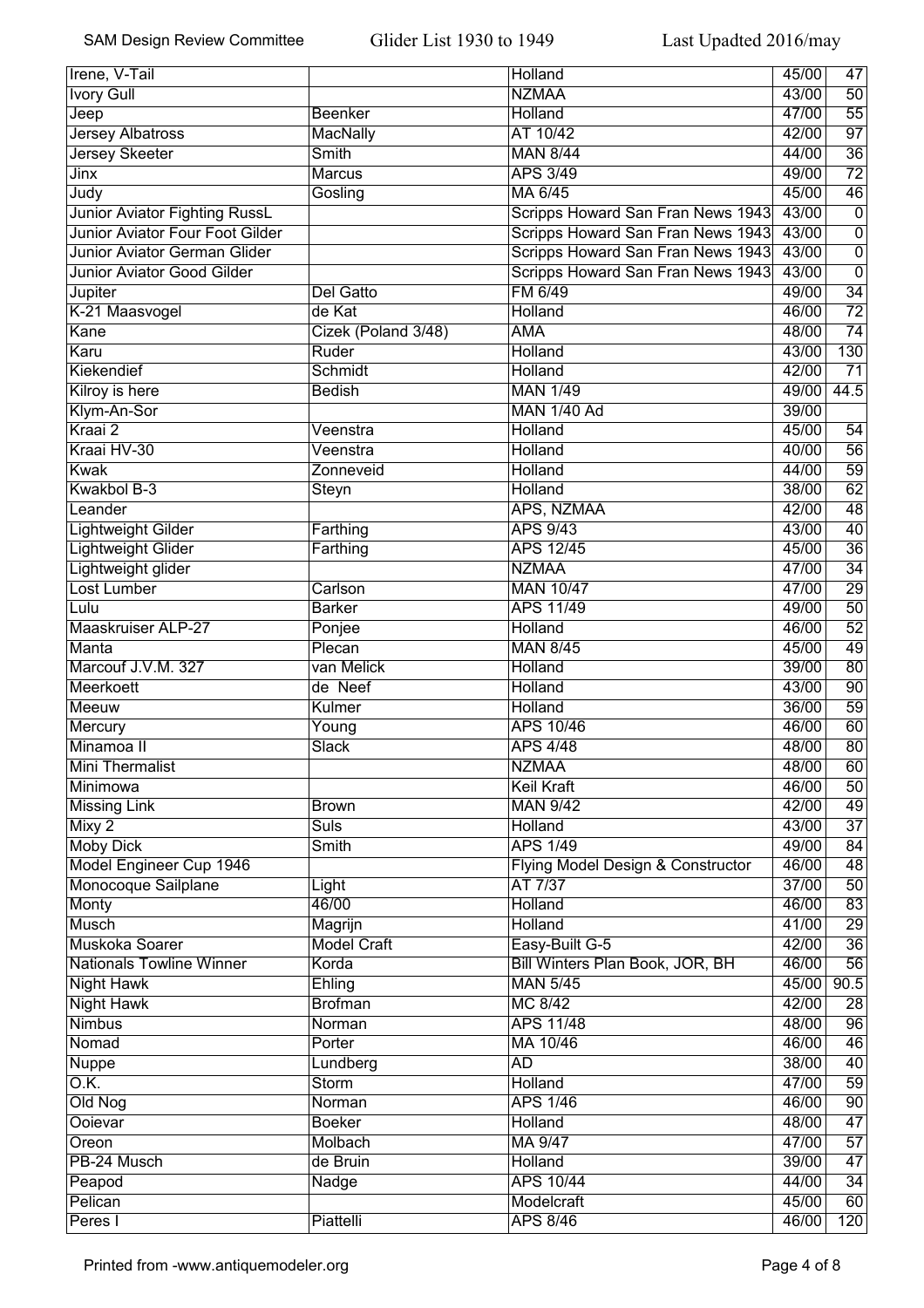| Phantom                       | <b>Bedish</b>       | <b>MAN 2/47</b>               | 47/00 | $\overline{36}$  |
|-------------------------------|---------------------|-------------------------------|-------|------------------|
| Pinguin LV-3                  | Visser              | Holland                       | 38/00 |                  |
| Pioneer                       | <b>Johnson</b>      | AT 3/43                       | 43/00 | 46               |
| <b>PL-65</b>                  | Lindemans           | Holland                       | 38/00 | $\overline{74}$  |
| PN -19 Pallieter              | Napjus              | Holland                       | 40/00 | 79               |
| PN-17 Flierefluiter, T'less   | <b>Napjus</b>       | Holland                       | 38/00 | $\overline{72}$  |
| PN-3 Don Quichote             | <b>Napjus</b>       | Holland                       | 37/00 | $\overline{77}$  |
| Polaris                       |                     | <b>Keil Kraft</b>             | 44/00 | $\overline{20}$  |
| Puffin                        | Liner               | <b>APS 11/42</b>              | 42/00 | $\overline{36}$  |
| Puffin                        | Liner               | Holland                       |       | $\overline{36}$  |
| Quo Vadis                     | van Tol             | Holland                       | 43/00 | 98               |
| <b>Razor HB-2 Tailless</b>    | Koorn               | <b>MAB 8/36</b>               | 48/00 | 83               |
| <b>Real Soarer</b>            | Hertzson            | ZB 1938                       | 36/00 | $\overline{32}$  |
| <b>Record Catcher</b>         | <b>McNally</b>      | FA 1/42                       | 38/00 | $\overline{123}$ |
| <b>Record Holding Class D</b> | Rinaldi             | Holland                       | 42/00 | $\overline{38}$  |
| Reiger                        | Magrijn             | ZB 1938                       | 42/00 | $\overline{39}$  |
| Remuera                       | Mackley             | <b>APS 4/46</b>               | 38/00 | 40               |
| Rob Roy 1c                    | <b>Hordley</b>      | Holland                       | 46/00 | 78               |
| Roerdomp                      | de Klerk            | Autogyro Co.of America        | 45/00 | $\overline{51}$  |
| <b>Rotor Flyer</b>            |                     | Holland                       | 41/00 |                  |
|                               | Chupp & Ray<br>Suls | <b>Peerless</b>               | 44/00 | 63               |
| Roxy 2                        |                     |                               |       |                  |
| Sailking                      |                     | <b>Peerless</b>               | 40/00 | $\overline{42}$  |
| Sailmaster                    |                     | Megow                         | 40/00 | 60               |
| Sailplane                     |                     | Junior Birdmen Of America     | 41/00 | $\overline{28}$  |
| Sailplane with Propeller Char | Shaw                | <b>APS 10/48</b>              | 34/00 | $\overline{20}$  |
| Saint                         | Richardson          | <b>APS 10/48</b>              | 48/00 | $\overline{51}$  |
| Saint                         | Richards            | MA 9/45                       | 48/00 | $\overline{51}$  |
| Sam IV                        | Mayo                | <b>APS 5/45</b>               | 45/00 | $\overline{70}$  |
| <b>Satanus</b>                | Coleman             | <b>MA 9/47</b>                | 45/00 | 48               |
| SC 2, Tailless                | Crow                | <b>APS 12/46</b>              | 47/00 | 60               |
| Scalla, Tailless              | Cockle              | Ontario                       | 46/00 | $\overline{72}$  |
| Sea Gull                      |                     | MA 11/49                      | 42/00 | 40               |
| Sheilagh                      | Lloyd               | <b>APS 12/47</b>              | 49/00 | 60               |
| <b>Silver Patrol</b>          | Hayes               | MC11/46                       | 47/00 | 60               |
| Simplez Soarer                | <b>Marlow</b>       | Holland                       | 45/00 | 33               |
| Simplia                       | van de Linden       | <b>Berkeley</b>               | 46/00 | 63               |
| Sinbad 40                     | <b>Struck</b>       | Berkeley                      | 46/00 | $\overline{40}$  |
| <b>Sinbad The Sailor</b>      | <b>Struck</b>       | <b>Berkeley</b>               | 41/00 | 50               |
| Sinbad The Sailor Jr          | <b>Struck</b>       | <b>APS 12/45</b>              | 42/00 | 30               |
| Sirocco III                   | Grange              | <b>APS 12/45</b>              | 45/00 | $\overline{47}$  |
| Sirocco III                   | Grange              | <b>MAN 12/44</b>              | 45/00 | $\overline{70}$  |
| <b>Skylark</b>                | Wennerstrom         | Comet                         | 44/00 | $\overline{36}$  |
| <b>Skylark</b>                |                     | M/C 2/46                      | 45/00 | $\overline{30}$  |
| <b>Slick Chick</b>            | <b>Horak</b>        | AT 12/44                      | 46/00 | 61               |
| $\overline{\text{Slim}}$      | Nepper              | <b>Holland</b>                | 44/00 | 48               |
| Snuffelaar                    | Kleiboer-mestrom    | AT 8/36                       | 36/00 | $\overline{59}$  |
| Soarer                        | Light               | PA 10/39                      | 36/00 | $\overline{48}$  |
| Soarer                        | Lindberg            | Sea Gull                      | 39/00 | 61               |
| Soarer                        |                     | <b>Keil Kraft</b>             | 36/00 | $\overline{30}$  |
| Soarer                        |                     | <b>Keil Kraft</b>             | 46/00 | $\overline{36}$  |
|                               |                     | <b>Keil Kraft</b>             | 46/00 | 48               |
| Soarer                        |                     |                               |       |                  |
| Soarer                        |                     | MAN 3/43, Zaic Glider Book    | 46/00 | 60               |
| Soaring Champ                 | <b>Beaumont</b>     | Zaic Glider Book, pp119, Hawk | 43/00 | 78               |
| <b>Soaring Glider</b>         |                     | <b>Burd</b>                   | 31/00 | 24               |
| <b>Soaring Glider</b>         |                     | Cadet                         | 41/00 | 50               |
| <b>Soaring Glider</b>         |                     | Modelcraft                    | 43/00 | 50               |
| <b>Soaring Glider</b>         |                     | Ontario                       | 39/00 | 31               |
| <b>Soaring Sailplane</b>      |                     | Champion                      | 42/00 | 36               |
| <b>Soaring Sailplane</b>      |                     | AT 1/44                       | 30/00 | $\overline{72}$  |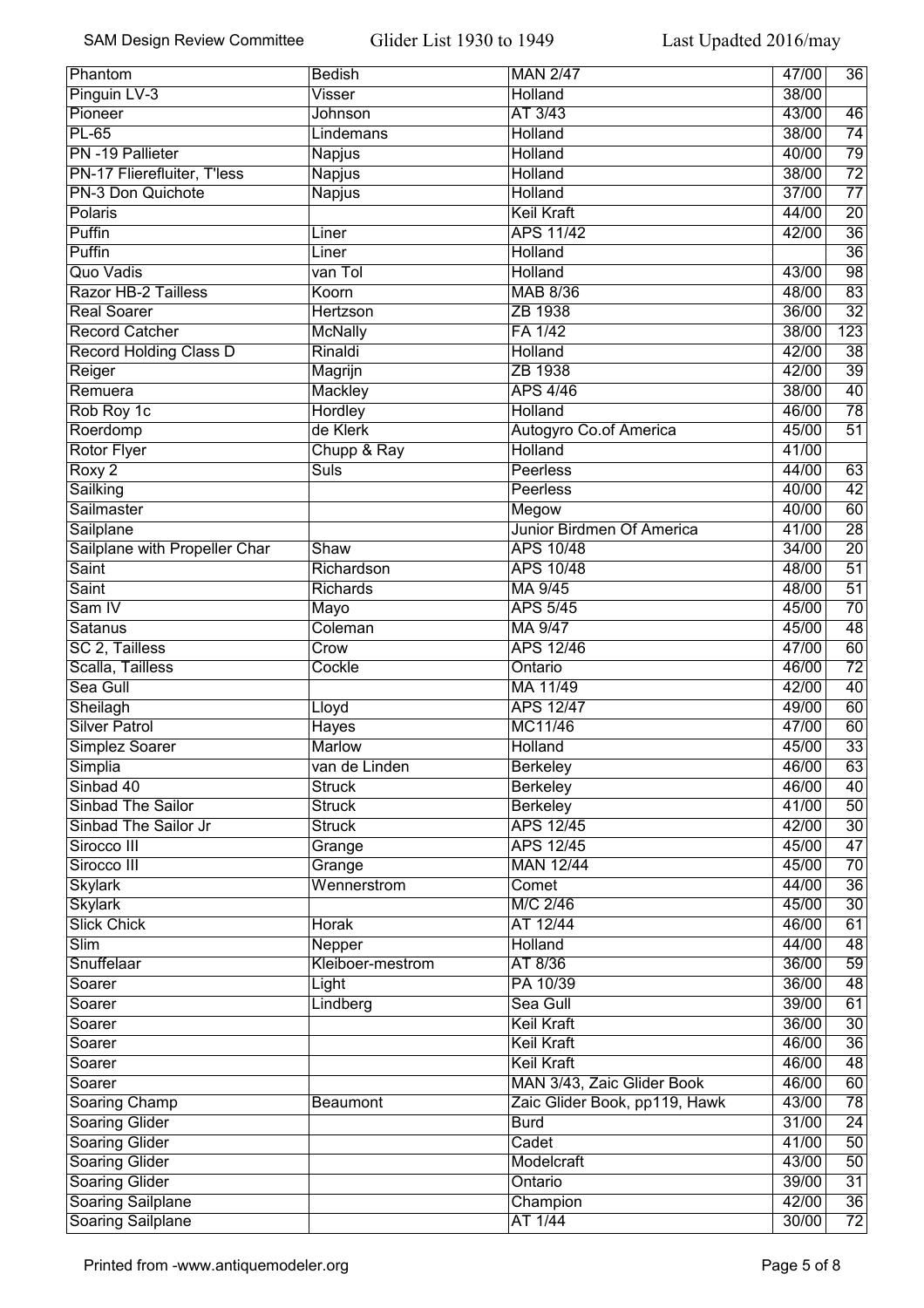| Southern Belle                  | Wimmer                       | Holland                               | 44/00          | 50               |
|---------------------------------|------------------------------|---------------------------------------|----------------|------------------|
| Spin                            | de Jong                      | AT 7/44                               | 45/00          | $\overline{28}$  |
| Spruce Up                       | Smith                        | AT 1/44                               | 44/00          | $\overline{53}$  |
| <b>Stabi-Launch Tailless</b>    | Tanom                        | Holland                               | 44/00          | $\overline{42}$  |
| Stootkop J.V.M. 321             | van Melick                   | <b>NZMAA</b>                          | 38/00          | $\overline{70}$  |
| <b>Storm Bird</b>               |                              | Holland                               | 44/00          | $\overline{39}$  |
| Stormvogel                      | Magrijn                      | Sweden 1/37                           | 43/00          | 63               |
| <b>Strolch</b>                  | <b>Kirschke</b>              | Sweden                                | 37/00          | $\overline{73}$  |
| Sunnanvind                      | Isacson                      | <b>APS 2/48</b>                       | 44/00          | $\overline{38}$  |
| Sunspot                         | Yeabsley                     | Holland                               | 48/00          | 120              |
| <b>Super Butterfly</b>          | <b>Thieme</b>                | Easy-Built G-4                        | 49/00          | $\overline{72}$  |
| <b>Super Soarer</b>             | <b>Model Craft</b>           | <b>Best By Test</b>                   | 42/00          | $\overline{72}$  |
| <b>Super Soarer</b>             | Schlosser                    | Holland                               | 41/00          | 44               |
| Super Stootkop                  | van Melick                   | Berkeley, KC                          | 38/00          | 69               |
| Super-Sinbad                    | <b>Struck</b>                | Holland                               | 42/00          | 62               |
| Swallow                         | <b>Winkelhuis</b>            | <b>APS 3/44</b>                       | 44/00          | $\overline{71}$  |
| Swallow                         | Curry                        | <b>FM 6/48</b>                        | 44/00          | 42               |
| Swallow II                      | Woodward                     | <b>APS 7/47</b>                       | 48/00          | 74               |
| Swallow, Tailless               | <b>Miles</b>                 | <b>Holland</b>                        | 47/00          | 60               |
| Swift                           | <b>Boeker</b>                | <b>Holland</b>                        | 44/00          | 63               |
| Sylvia                          | Verbeek                      | Buenes Aires, argentina               | 41/00          | 65               |
| Syrma                           | Aguilar                      | ZB 1938, Zaic Glider Book             | 42/00          | $\overline{57}$  |
| <b>Tailless Glider</b>          | Klose                        | <b>APS 8/42</b>                       | 36/00          | $\overline{74}$  |
| <b>Tailless Glider</b>          | Schmidberg/Nowell            | ZB 1938, Zaic Glider Book             | 42/00          | $\overline{55}$  |
| <b>Tailless Glider</b>          |                              | <b>MAN 9/39</b>                       | 38/00          | $\overline{73}$  |
| <b>Tailless Soarer</b>          | Schmidtberg<br><b>Struck</b> | <b>APS 11/38</b>                      | 39/00          | $\overline{27}$  |
|                                 |                              | <b>NZMAA</b>                          | 38/00          | $\overline{38}$  |
| Tall-Less Model N               | <b>Boys</b>                  |                                       |                |                  |
| <b>Temple Tribute</b>           |                              | British, AD                           | 44/00          | 84               |
| <b>Tempus Fugit</b>             | Hetherington                 | AT 8/49                               |                | 40               |
| <b>Thermal Sniffer</b>          | Lanzo                        | <b>APS 12/48</b>                      | 49/00          | 86               |
| <b>Thermalist</b>               | <b>Minney</b>                | JASCO, KC                             | 48/00          | $\overline{137}$ |
| Thermic 100 (Built Up Fuselage) | Zaic                         | <b>Model Aircraft Control Company</b> | 46/00          | 100              |
| Thermic 100 (New)               | Zaic                         | JASCO, KC, JOR                        | 46/00          | 100              |
| Thermic 100, Pod & Boom         | Zaic                         | Zaic Glider Book, JETCO, KC           | 40/00          | 100              |
| Thermic 36, Pod & Boom          | Zaic, John                   | JASCO, Zaic Glider Book, JOR, KC      | 40/00<br>40/00 | $\overline{36}$  |
| Thermic 50                      | Zaic                         | ZB M G Des., pp125, JASCO             |                | 50               |
| Thermic 50 X, Pod & Boom        | Zaic                         | ZB 1934                               | 43/00          | 50               |
| Thermic 50, Pod/Boom V-Tail     | Zaic                         | JASCO, AT AN 1946, JOR B/L, KC        | 40/00          | 50               |
| Thermic 70                      | Zaic                         | <b>JASCO</b>                          | 43/00          | 70               |
| Thermic 72                      | Zaic                         | Zaic Glider Book, KC                  | 40/00          | $\overline{72}$  |
| Thermic 72X, Pod & Boom         | Zaic                         | ZB M G Des. Pp122, JASCO              | 41/00          | $\overline{72}$  |
| Thermic C                       | Zaic                         | JASCO, KC                             | 44/00          | $\overline{36}$  |
| <b>Thermic Floater</b>          | Zaic                         | ZB M G Des. Pp123, JASCO, KC          | 44/00          | $\overline{72}$  |
| <b>Thermic Sailwing, Wing</b>   | Zaic                         | <b>JASCO</b>                          | 44/00          | $\overline{50}$  |
| Thermiekkruiser S-21            | <b>Smits</b>                 | Model Aviation Annual (British)       | 40/00          | 99               |
| <b>Thunder King</b>             | Gilbert                      | <b>Mullencraft</b>                    | 48/00          | 136              |
| Thunderbird                     | Offenbach                    | <b>AMA</b>                            | 43/00          | 60               |
| <b>Ticco</b>                    | S Sandberg (Sweden)          | <b>Holland</b>                        | 45/00          | $\overline{72}$  |
| Torenkip II AZ-36               | Aarts                        | <b>MAN 7/46</b>                       | 47/00          | $\overline{55}$  |
| <b>Towline Glider</b>           | <b>Wise</b>                  | Ideal                                 | 46/00          | $\overline{72}$  |
| <b>Towline Glider</b>           |                              | <b>APS 3/41</b>                       | 40/00          | $\overline{37}$  |
| <b>Tow-Line Glider</b>          | Jackson                      | ZB 1934                               | 41/00          | 40               |
| Tow-Line Glider, Class C        | Zaic                         | Megow, AMA                            | 36/00          | 45               |
| <b>Towline Sailplane</b>        |                              | FA 9/40, Enterprise                   | 40/00          | $\overline{54}$  |
| <b>Towline Terror</b>           | <b>Brofman</b>               | AT 9/48, AT AN 1951                   | 40/00          | 30               |
| <b>Towliner C</b>               | Cleveland                    | <b>JASCO</b>                          | 48/00          | $\overline{38}$  |
| Trooper                         | Zaic                         | ZB M G Des. pp128, Oakland Trib. 19   | 43/00          | 36               |
| <b>Twin Boom Glider</b>         |                              | Holland                               | 31/00          | 31               |
| Type B                          | van Hattum                   | <b>MA 7/45</b>                        | 49/00          | $\overline{37}$  |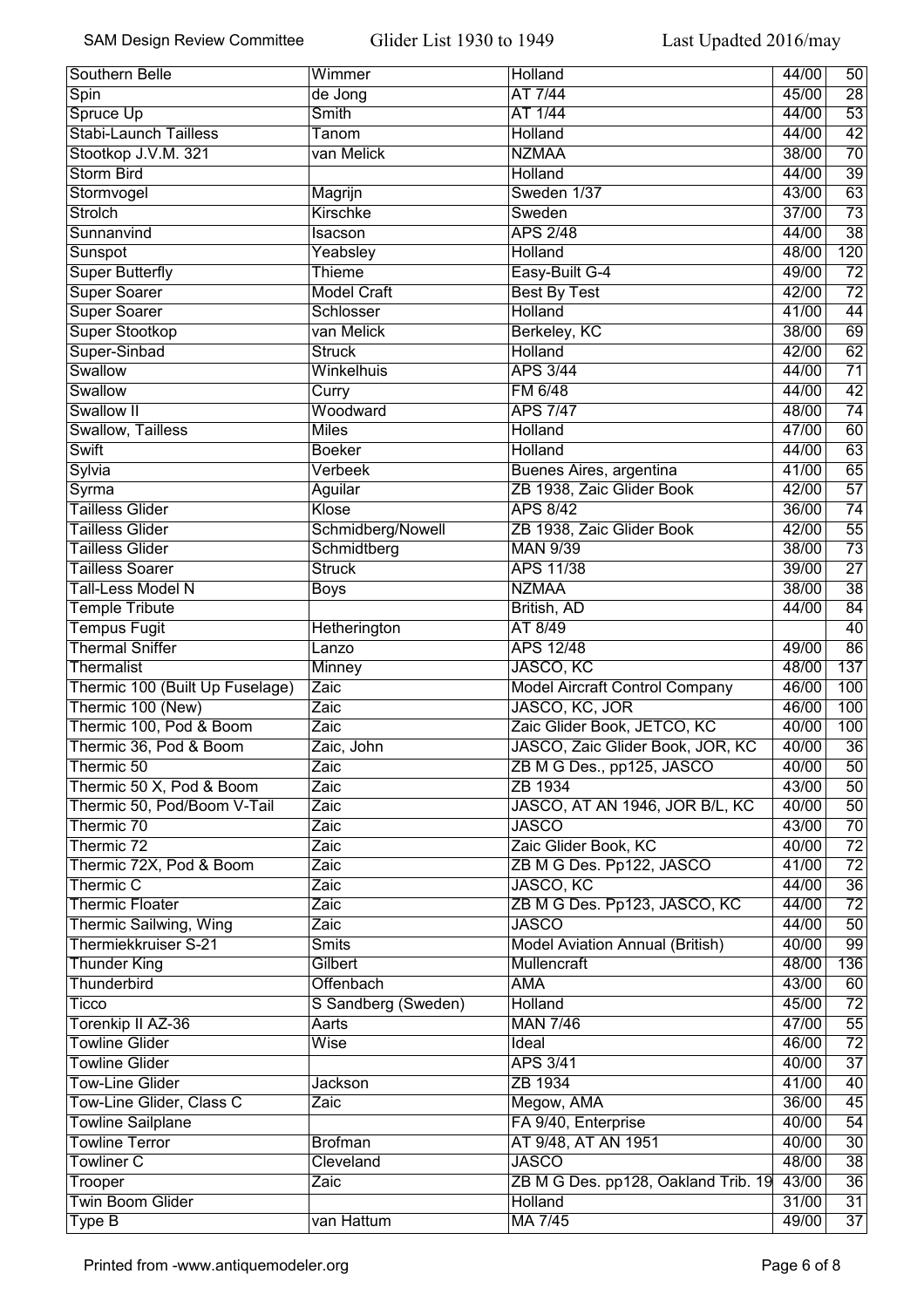| Vagabond II                    | <b>Butler</b>               | Holland                          | 45/00          | 30                     |
|--------------------------------|-----------------------------|----------------------------------|----------------|------------------------|
| Valk nr 710                    | van Pelt                    | Holland                          | 35/00          | $\overline{47}$        |
| Vampier 1                      | van Hattum                  | <b>MAN 1/45</b>                  | 37/00          |                        |
| Vampire                        | <b>McGovern</b>             | Frog, NZMAA                      | 45/00          | $\overline{38}$        |
| Vanda Mk II                    |                             | <b>MA 7/46</b>                   | 45/00          | 40                     |
| Vanguard                       | Davall                      | Argentina                        | 46/00          | $\overline{80}$        |
| Velogiator                     | <b>Nonis</b>                | <b>MA 4/47</b>                   | 46/00          |                        |
| Ventura                        | Thimidis                    | Holland                          | 47/00          | $\overline{50}$        |
| VH-100 Century                 | van Hattum                  | <b>Holland</b>                   | 46/00          | $\overline{47}$        |
| VH-101 Regenboog               | van Hattum                  | Holland                          | 46/00          | $\overline{77}$        |
| VH-105 Boemerang PWP-28        | van Hattum                  | <b>Holland</b>                   | 46/00          | $\overline{66}$        |
| <b>VH-111 Boemerang Junior</b> | van Hattum                  | Holland                          | 47/00          | $\overline{47}$        |
| VH-116 Mentor 3                | van Hattum                  | Holland                          | 49/00          | $\overline{46}$        |
| VH-120 Satyr                   | van Hattum                  | Holland                          | 49/00          | 58                     |
| VH-80 Mentor                   | van Hattum                  | Holland                          | 40/00          | 39                     |
| VH-82 Sirocco                  | van Hattum                  | Holland                          | 39/00          | 46                     |
| VH-86 Vink                     | van Hattum                  | <b>Holland</b>                   | 40/00          | 30                     |
| VH-87 Doctor                   | van Hattum                  | <b>Holland</b>                   | 41/00          | 59                     |
| VH-90 Mentor 2                 | van Hattum                  | Holland                          | 41/00          | $\overline{39}$        |
| VH-92 Grutto DM-5              | van Hattum                  | <b>Holland</b>                   | 41/00          | 35                     |
| <b>VH-95 Primus</b>            | van Hattum                  | Holland                          | 42/00          | $\overline{28}$        |
| VH-96 Demon                    | van Hattum                  | <b>Keil Kraft</b>                | 43/00          |                        |
| Victory                        |                             | Holland                          | 44/00          | $\overline{30}$        |
| <b>Vieermuis, Tailless</b>     | Luxemberg                   | <b>Holland</b>                   | 47/00          | $\overline{63}$        |
| Vieermuis, V-Tail              |                             | AW 7/45                          | 45/00          |                        |
| <b>Viper, Tailless</b>         | <b>Holmes</b>               | Holland                          | 45/00          | $\overline{34}$        |
| <b>Vleermuis, Tailless</b>     | Scheijde                    | <b>Holland</b>                   | 37/00          | $\overline{73}$        |
| Vogelnoor II RO-20             | van Ort                     | Holland                          | 38/00          | $\overline{55}$        |
| Vrijbuiter JR-48               | Robert                      | <b>AMA</b>                       | 43/00          | $\overline{71}$        |
| W 10 G Air Master              | Weathers 1/31               | <b>AMA</b>                       | 31/00          | $\overline{33}$        |
| W 14 6 Monarchalre             | Weathers 3/32               | <b>AMA</b>                       | 32/00          | $\overline{40}$        |
| W 17 G Gilder                  | Weathers 2/33               | <b>AMA</b>                       | 33/00          | $\overline{60}$        |
| W 18 G Gilder                  | Weathers 4/33               | <b>AMA</b>                       | 33/00          | 66                     |
| W 19 G Gilder                  | Weathers 6/33               | <b>AMA</b>                       | 33/00          | 42                     |
| W 21 G Gilder                  | Weathers 8/33               | <b>AMA</b>                       | 33/00          | 60                     |
| W 24 G Gilder                  | Weathers 2/33               | Holland                          | 33/00          | 68                     |
| W.B.22a Icarus                 | <b>Backer</b>               | Holland                          | 37/00          | 62                     |
| W.B.26                         | <b>Backer</b>               | <b>Holland</b>                   | 37/00          | 47                     |
| W.B.27                         | <b>Backer</b>               | <b>Holland</b>                   | 37/00          | 80                     |
| W.B.29 Libel                   | <b>Backer</b>               | <b>Holland</b>                   | 37/00          | $\overline{53}$        |
| W.B.30                         | <b>Backer</b>               | <b>AMA</b>                       | 39/00          | $\overline{45}$        |
| W5G Erne                       | Weathers 10/31              | <b>APS 12/49</b>                 | 31/00          | $\overline{30}$        |
| <b>Walthew Glider Mk II</b>    | Scott                       | Holland                          | 49/00          | $\overline{29}$        |
| Wielewaal JM-16                | <b>Misset</b>               | <b>Holland</b>                   | 43/00          | $\overline{29}$        |
| Windekink II R-18b             | Wong                        | Holland                          | 38/00          | 91                     |
| <b>Windewiek</b>               | Sloot                       | <b>MAN 2/35</b>                  | 41/00          | $\overline{71}$        |
| <b>World Record Gilder</b>     | File                        | <b>MAN 2/33</b>                  | 35/00          | $\overline{37}$        |
| <b>World Record Glider</b>     | <b>Bellak</b>               | <b>Holland</b>                   | 33/00          | $\overline{72}$        |
| Wulp                           | <b>Moelands</b>             | <b>Holland</b>                   | 38/00          | $\overline{39}$        |
| Wy-Wielewaal<br>Zeis, Tailless | Glanzer                     | <b>Holland</b><br><b>Holland</b> | 38/00<br>48/00 | 40<br>$\overline{118}$ |
| Zephyr                         | <b>Hekking</b><br>Luxemberg | <b>Holland</b>                   | 47/00          | 86                     |
| Zilvermeeuw                    | <b>Boeker</b>               | <b>Holland</b>                   | 48/00          | $\overline{71}$        |
| Zweefmodel                     | Engelenberg                 | <b>Holland</b>                   | 38/00          | $\overline{70}$        |
| Zweefmodel F-30                | Wamaar                      | <b>Holland</b>                   | 37/00          | $\overline{40}$        |
| Zweefmodel R-8                 | Wong                        |                                  | 36/00          | 79                     |